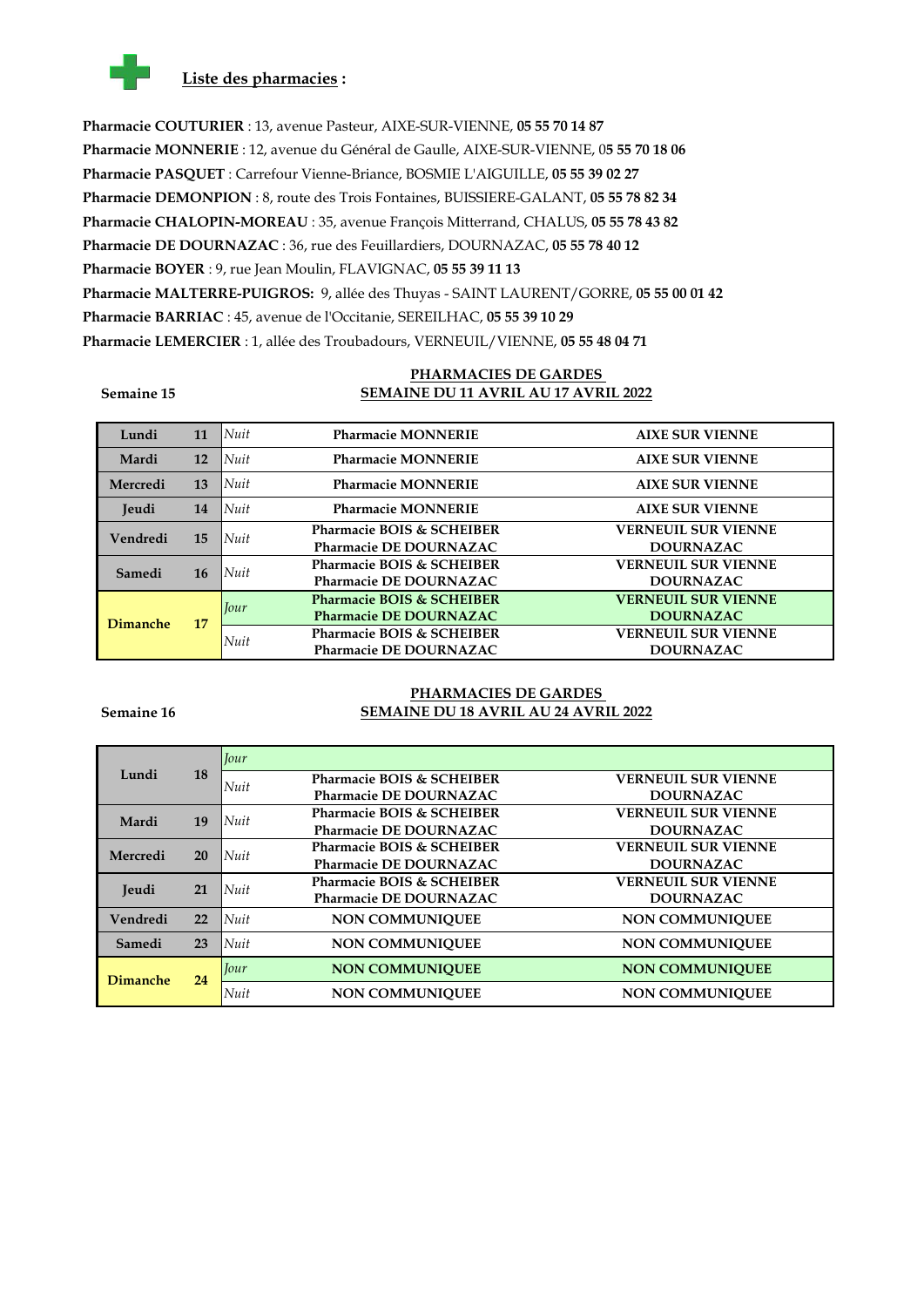**Semaine 17**

## **PHARMACIES DE GARDES SEMAINE DU 25 AVRIL AU 1er MAI 2022**

| Lundi           | 25 | Nuit        | NON COMMUNIQUEE        | <b>NON COMMUNIQUEE</b> |
|-----------------|----|-------------|------------------------|------------------------|
| Mardi           | 26 | Nuit        | <b>NON COMMUNIQUEE</b> | <b>NON COMMUNIOUEE</b> |
| Mercredi        | 27 | Nuit        | <b>NON COMMUNIQUEE</b> | <b>NON COMMUNIQUEE</b> |
| Jeudi           | 28 | Nuit        | <b>NON COMMUNIOUEE</b> | <b>NON COMMUNIOUEE</b> |
| Vendredi        | 29 | <b>Nuit</b> | NON COMMUNIQUEE        | <b>NON COMMUNIOUEE</b> |
| Samedi          | 30 | Nuit        | <b>NON COMMUNIQUEE</b> | <b>NON COMMUNIOUEE</b> |
| <b>Dimanche</b> | 1  | Jour        | <b>NON COMMUNIOUEE</b> | <b>NON COMMUNIOUEE</b> |
|                 |    | Nuit        | NON COMMUNIQUEE        | <b>NON COMMUNIOUEE</b> |

#### **Semaine 18**

# **PHARMACIES DE GARDES SEMAINE DU 2 MAI AU 8 MAI 2022**

| Lundi           | $\overline{2}$ | Nuit        | <b>NON COMMUNIQUEE</b>                     | <b>NON COMMUNIOUEE</b> |
|-----------------|----------------|-------------|--------------------------------------------|------------------------|
| Mardi           | 3              | Nuit        | <b>NON COMMUNIQUEE</b>                     | <b>NON COMMUNIQUEE</b> |
| Mercredi        | 4              | Nuit        | <b>NON COMMUNIQUEE</b>                     | <b>NON COMMUNIOUEE</b> |
| Jeudi           | 5              | Nuit        | <b>NON COMMUNIQUEE</b>                     | <b>NON COMMUNIOUEE</b> |
| Vendredi        | 6              | Nuit        | Pharmacie CHALOPIN-MOREAU                  | <b>CHALUS</b>          |
| Samedi          | 7              | Nuit        | Pharmacie CHALOPIN-MOREAU<br><b>CHALUS</b> |                        |
| <b>Dimanche</b> | 8              | Jour        | <b>Pharmacie CHALOPIN-MOREAU</b>           | <b>CHALUS</b>          |
|                 |                | <b>Nuit</b> | Pharmacie CHALOPIN-MOREAU                  | <b>CHALUS</b>          |

# **PHARMACIES DE GARDES SEMAINE DU 9 MAI AU 15 MAI 2022**

| Lundi        | 9  | <b>Nuit</b> | Pharmacie CHALOPIN-MOREAU                  | <b>CHALUS</b>            |
|--------------|----|-------------|--------------------------------------------|--------------------------|
| Mardi        | 10 | Nuit        | Pharmacie CHALOPIN-MOREAU<br><b>CHALUS</b> |                          |
| Mercredi     | 11 | Nuit        | <b>Pharmacie CHALOPIN-MOREAU</b>           | <b>CHALUS</b>            |
| <b>Jeudi</b> | 12 | <b>Nuit</b> | Pharmacie CHALOPIN-MOREAU                  | <b>CHALUS</b>            |
| Vendredi     | 13 | Nuit        | <b>Pharmacie PASOUET</b>                   | <b>BOSMIE L'AIGUILLE</b> |
| Samedi       | 14 | <b>Nuit</b> | <b>Pharmacie PASOUET</b>                   | <b>BOSMIE L'AIGUILLE</b> |
| Dimanche     | 15 | Jour        | <b>Pharmacie PASOUET</b>                   | <b>BOSMIE L'AIGUILLE</b> |
|              |    | Nuit        | <b>Pharmacie PASOUET</b>                   | <b>BOSMIE L'AIGUILLE</b> |

#### **Semaine 20**

**Semaine 19**

# **PHARMACIES DE GARDES SEMAINE DU 16 MAI EU 22 MAI 2022**

| Lundi           | <b>16</b> | Nuit    | <b>Pharmacie PASOUET</b>          | <b>BOSMIE L'AIGUILLE</b>       |
|-----------------|-----------|---------|-----------------------------------|--------------------------------|
| Mardi           | 17        | Nuit    | <b>Pharmacie PASQUET</b>          | <b>BOSMIE L'AIGUILLE</b>       |
| Mercredi        | 18        | $N$ uit | <b>Pharmacie PASOUET</b>          | <b>BOSMIE L'AIGUILLE</b>       |
| Jeudi           | 19        | Nuit    | <b>Pharmacie PASOUET</b>          | <b>BOSMIE L'AIGUILLE</b>       |
| Vendredi        | 20        | $N$ uit | <b>Pharmacie MALTERRE-PUIGROS</b> | <b>SAINT LAURENT SUR GORRE</b> |
| Samedi          | 21        | Nuit    | <b>Pharmacie MALTERRE-PUIGROS</b> | <b>SAINT LAURENT SUR GORRE</b> |
| <b>Dimanche</b> | 22        | Jour    | <b>Pharmacie MALTERRE-PUIGROS</b> | <b>SAINT LAURENT SUR GORRE</b> |
|                 |           | Nuit    | <b>Pharmacie MALTERRE-PUIGROS</b> | <b>SAINT LAURENT SUR GORRE</b> |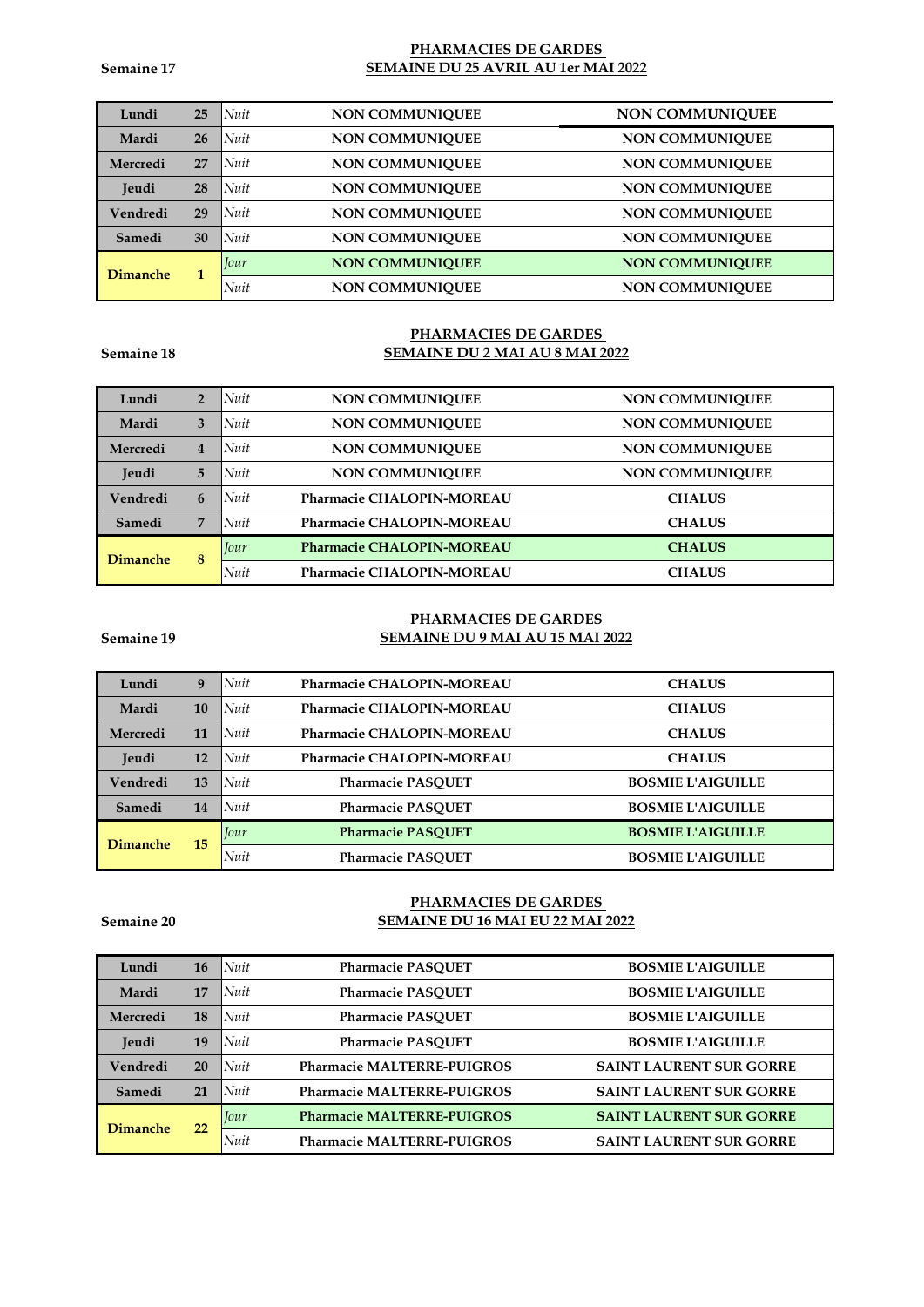## **PHARMACIES DE GARDES SEMAINE DU 23 MAI AU 29 MAI 2022**

| Lundi        | 23 | <b>Pharmacie MALTERRE-PUIGROS</b><br>$\mathsf{N}$ uit | <b>SAINT LAURENT SUR GORRE</b> |
|--------------|----|-------------------------------------------------------|--------------------------------|
| Mardi        | 24 | $\mathsf{N}$ uit<br><b>Pharmacie MALTERRE-PUIGROS</b> | <b>SAINT LAURENT SUR GORRE</b> |
| Mercredi     | 25 | <b>Pharmacie MALTERRE-PUIGROS</b><br>$\mathsf{N}$ uit | <b>SAINT LAURENT SUR GORRE</b> |
| <b>Jeudi</b> | 26 | <b>Pharmacie MALTERRE-PUIGROS</b><br>Iour             | <b>SAINT LAURENT SUR GORRE</b> |
|              |    | Nuit<br><b>Pharmacie MALTERRE-PUIGROS</b>             | <b>SAINT LAURENT SUR GORRE</b> |
| Vendredi     | 27 | Nuit<br><b>Pharmacie COUTURIER</b>                    | <b>AIXE-SUR-VIENNE</b>         |
| Samedi       | 28 | Nuit<br><b>Pharmacie COUTURIER</b>                    | <b>AIXE-SUR-VIENNE</b>         |
| Dimanche     | 29 | <b>Pharmacie COUTURIER</b><br>Jour                    | <b>AIXE-SUR-VIENNE</b>         |
|              |    | Nuit<br><b>Pharmacie COUTURIER</b>                    | <b>AIXE-SUR-VIENNE</b>         |

## **Semaine 22**

### **PHARMACIES DE GARDES SEMAINE DU 30 MAI AU 5 JUIN 2022**

| Lundi           | 30             | Nuit<br><b>Pharmacie COUTURIER</b>        | <b>AIXE SUR VIENNE</b> |
|-----------------|----------------|-------------------------------------------|------------------------|
| Mardi           | 31             | <i>Nuit</i><br><b>Pharmacie COUTURIER</b> | <b>AIXE SUR VIENNE</b> |
| Mercredi        |                | Nuit<br><b>Pharmacie COUTURIER</b>        | <b>AIXE SUR VIENNE</b> |
| Jeudi           | $\overline{2}$ | Nuit<br><b>Pharmacie COUTURIER</b>        | <b>AIXE SUR VIENNE</b> |
| Vendredi        | 3              | Nuit<br><b>Pharmacie BARRIAC</b>          | <b>SEREILHAC</b>       |
| Samedi          | $\overline{4}$ | Nuit<br><b>Pharmacie BARRIAC</b>          | <b>SEREILHAC</b>       |
| <b>Dimanche</b> | 5              | <b>Pharmacie BARRIAC</b><br>Jour          | <b>SEREILHAC</b>       |
|                 |                | <b>Nuit</b><br><b>Pharmacie BARRIAC</b>   | <b>SEREILHAC</b>       |

#### **Semaine 23**

## **PHARMACIES DE GARDES SEMAINE DU 6 JUIN AU 12 JUIN 2022**

| Lundi           | 6  | Iour | <b>Pharmacie BARRIAC</b>  | <b>SEREILHAC</b>       |
|-----------------|----|------|---------------------------|------------------------|
|                 |    | Nuit | <b>Pharmacie BARRIAC</b>  | <b>SEREILHAC</b>       |
| Mardi           | 7  | Nuit | <b>Pharmacie BARRIAC</b>  | <b>SEREILHAC</b>       |
| Mercredi        | 8  | Nuit | <b>Pharmacie BARRIAC</b>  | <b>SEREILHAC</b>       |
| Jeudi           | 9  | Nuit | <b>Pharmacie BARRIAC</b>  | <b>SEREILHAC</b>       |
| Vendredi        | 10 | Nuit | <b>Pharmacie MONNERIE</b> | <b>AIXE SUR VIENNE</b> |
| Samedi          | 11 | Nuit | <b>Pharmacie MONNERIE</b> | <b>AIXE SUR VIENNE</b> |
| <b>Dimanche</b> | 12 | Jour | <b>Pharmacie MONNERIE</b> | <b>AIXE SUR VIENNE</b> |
|                 |    | Nuit | <b>Pharmacie MONNERIE</b> | <b>AIXE SUR VIENNE</b> |

## **Semaine 24**

# **PHARMACIES DE GARDES SEMAINE DU 13 JUIN AU 19 JUIN 2021**

| Lundi           | 13 | <b>Pharmacie MONNERIE</b><br>Nuit    | <b>AIXE SUR VIENNE</b> |
|-----------------|----|--------------------------------------|------------------------|
| Mardi           | 14 | Nuit<br><b>Pharmacie MONNERIE</b>    | <b>AIXE SUR VIENNE</b> |
| Mercredi        | 15 | $N$ uit<br><b>Pharmacie MONNERIE</b> | <b>AIXE SUR VIENNE</b> |
| Jeudi           | 16 | Nuit<br><b>Pharmacie MONNERIE</b>    | <b>AIXE SUR VIENNE</b> |
| Vendredi        | 17 | Nuit<br><b>NON COMMUNIQUEE</b>       | <b>NON COMMUNIQUEE</b> |
| Samedi          | 18 | Nuit<br><b>NON COMMUNIQUEE</b>       | <b>NON COMMUNIOUEE</b> |
| <b>Dimanche</b> | 19 | <b>NON COMMUNIQUEE</b><br>Iour       | <b>NON COMMUNIQUEE</b> |
|                 |    | <b>NON COMMUNIOUEE</b><br>Nuit       | <b>NON COMMUNIQUEE</b> |